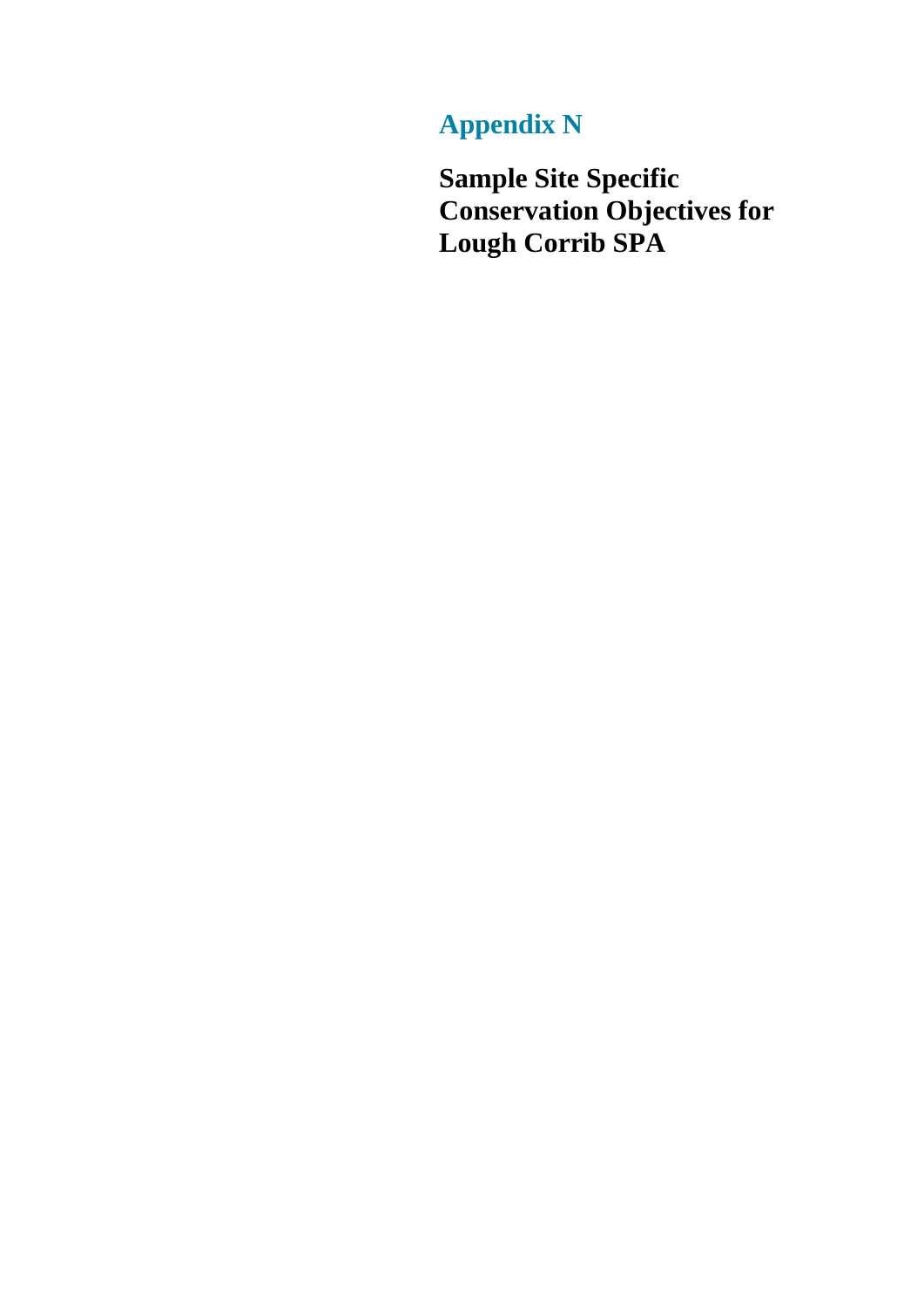# **N1**

Sample Site Specific Conservation Objectives for the qualifying interests of Lough Corrib SPA based on existing, published conservation objective documents for other European sites

October 2017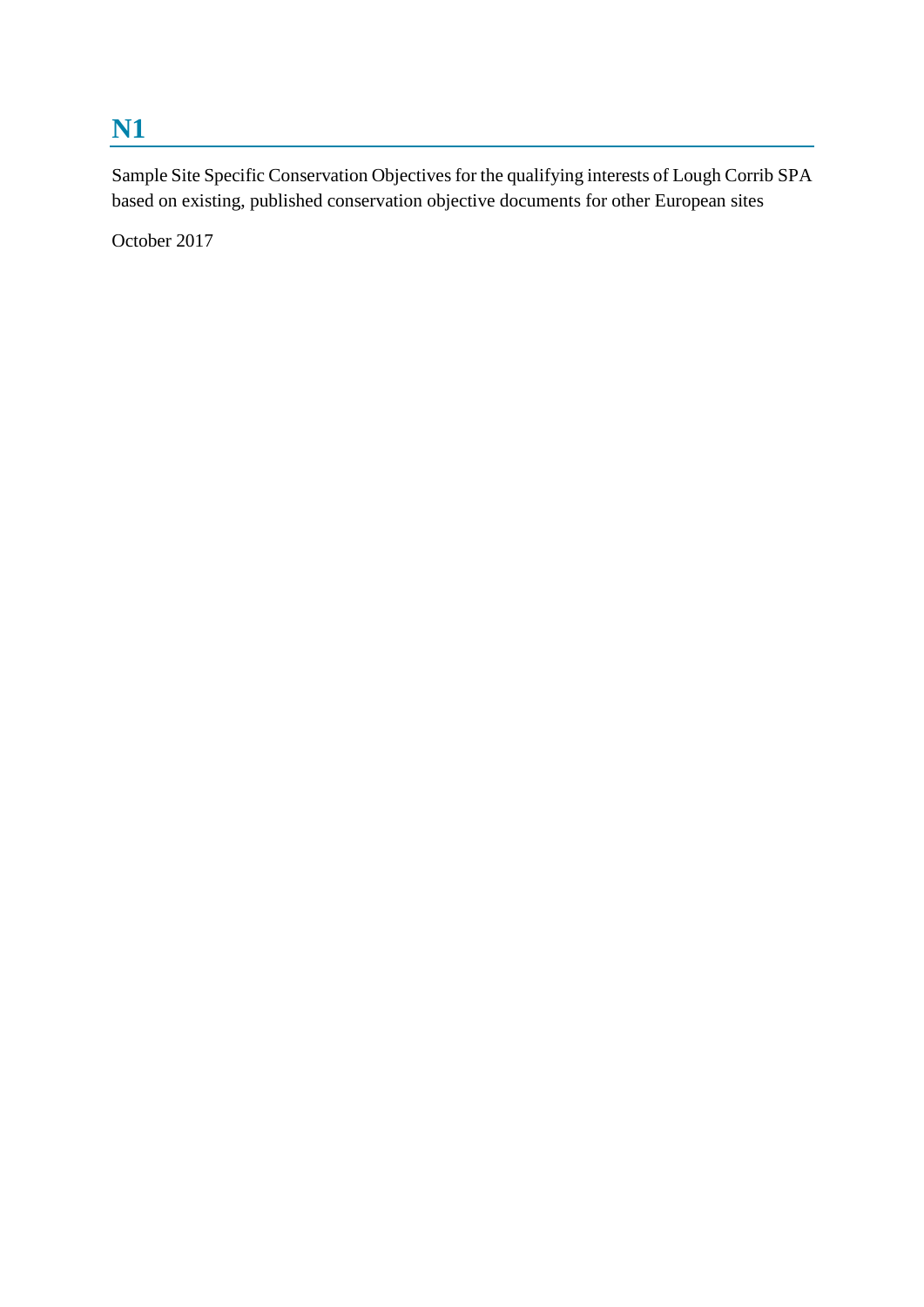#### **A056 Shoveler Anas clypeata**

### **To maintain the favourable conservation condition of Shoveler in Inner Galway Bay SPA, which is defined by the following list of attributes and targets:**

| <b>Attribute</b> | <b>Measure</b>                                     | Target                                                                                                                                                             | <b>Notes</b>                                                                                                                                            |
|------------------|----------------------------------------------------|--------------------------------------------------------------------------------------------------------------------------------------------------------------------|---------------------------------------------------------------------------------------------------------------------------------------------------------|
| Population trend | Percentage change                                  | stable or increasing                                                                                                                                               | Long term population trend Waterbird population trends are presented in part<br>four of the conservation objectives supporting<br>document              |
| Distribution     | Number and range of<br>areas used by<br>waterbirds | No significant decrease in<br>the range, timing or<br>intensity of use of areas by<br>shoveler, other than that<br>occurring from natural<br>patterns of variation | Waterbird distribution from the 2009/2010 waterbird<br>survey programme is discussed in part five of the<br>conservation objectives supporting document |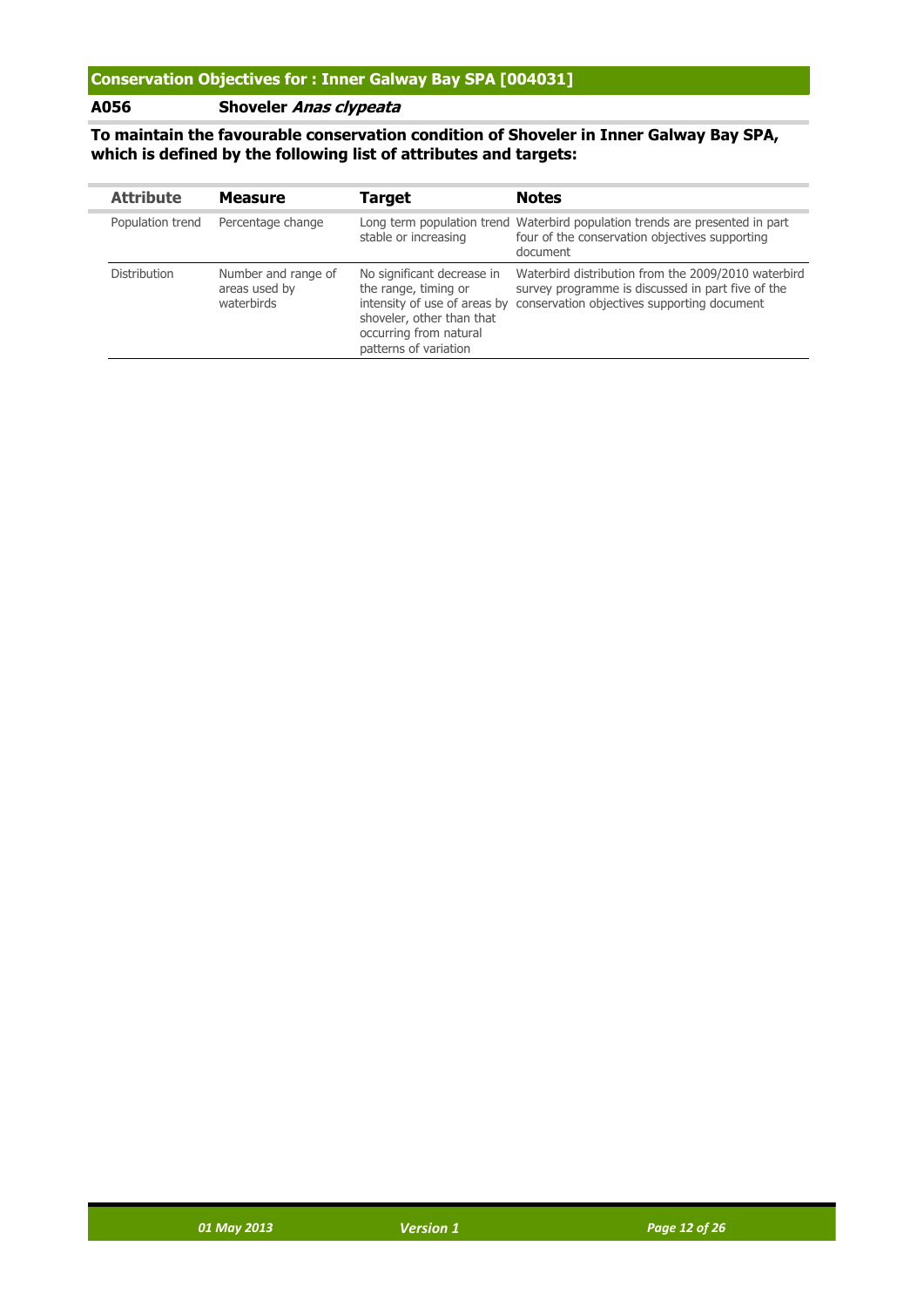## *Conservation objectives for: Dundalk Bay SPA [004026]*

## **A065 Common Scoter** *Melanitta nigra*

#### **To maintain the favourable conservation condition of Common Scoter in Dundalk Bay SPA, which is defined by the following list of attributes and targets:**

| <b>Attribute</b> | <b>Measure</b>                                     | <b>Target</b>                                                                                                                                                   | <b>Notes</b>                                                                                                                                                                                                                                                                                                                                      |
|------------------|----------------------------------------------------|-----------------------------------------------------------------------------------------------------------------------------------------------------------------|---------------------------------------------------------------------------------------------------------------------------------------------------------------------------------------------------------------------------------------------------------------------------------------------------------------------------------------------------|
| Population trend | Percentage change                                  | Long term population trend<br>stable or increasing                                                                                                              | Population trend assessment using<br>(Generalised Additive Modelling (GAM))<br>could not be undertaken for this species<br>due to an incomplete dataset. A measure<br>of population change was calculated using<br>the 'generic threshold' method. See<br>Section 4 of the SPA conservation<br>objectives supporting document for more<br>details |
| Distribution     | Number and range of<br>areas used by<br>waterbirds | No significant decrease in the<br>numbers or range of areas<br>used by waterbird species,<br>other than that occurring<br>from natural patterns of<br>variation | As determined by regular low tide and<br>other waterbird surveys. Waterbird<br>distribution from the 2009/2010 waterbird<br>survey programme is discussed in Section<br>5 of the SPA conservation objectives<br>supporting document                                                                                                               |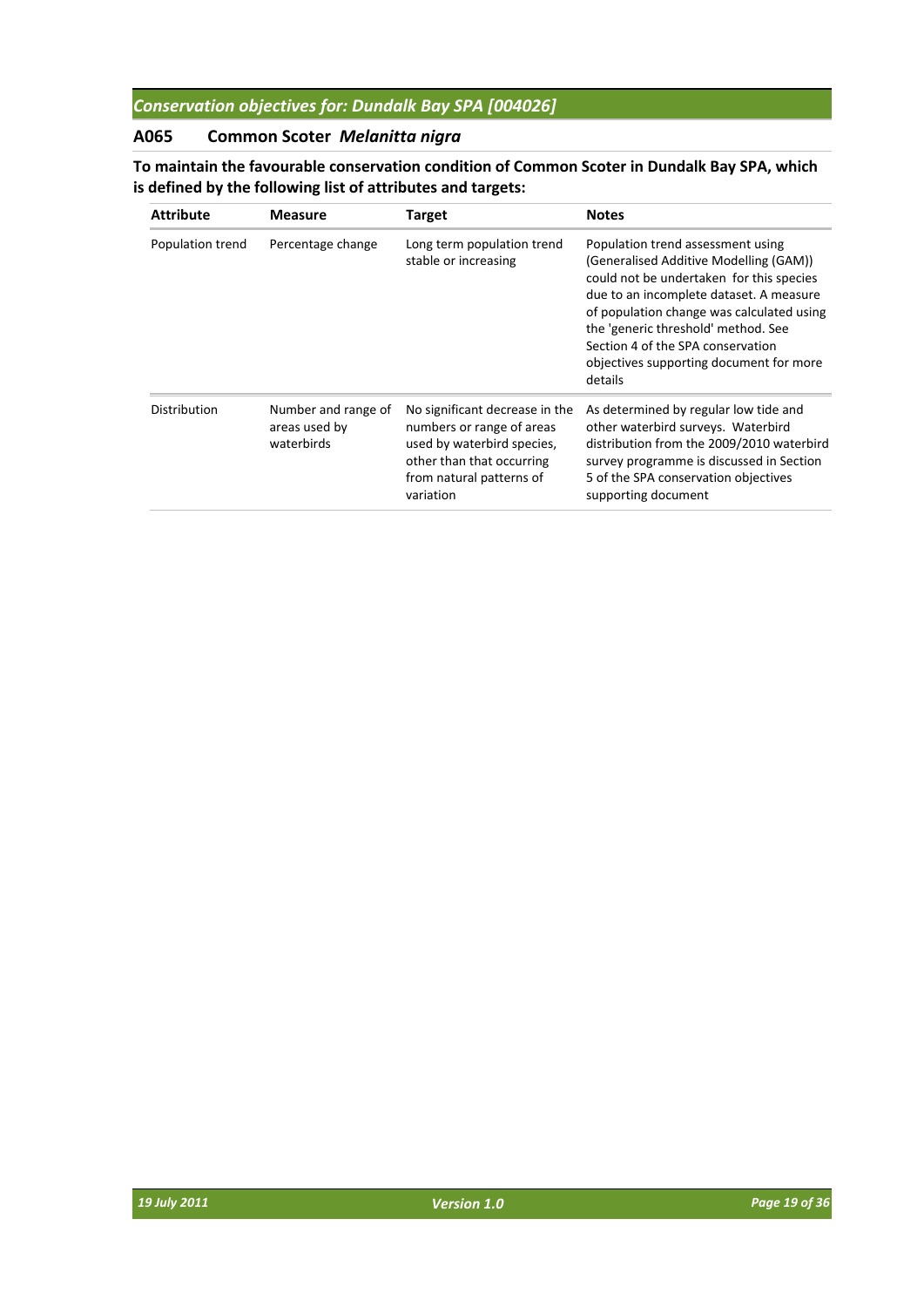## *Conservation objectives for: Wexford Harbour and Slobs SPA [4076]*

#### **A082 Hen Harrier** *Circus cyaneus*

#### **To maintain the favourable conservation condition of Hen Harrier in Wexford Harbour and Slobs SPA, which is defined by the following list of attributes and targets:**

| <b>Attribute</b>                                 | <b>Measure</b>                | <b>Target</b>                                                                        | <b>Notes</b>                                                                                                                                                                                                                                                                                                                                                                                                                                                                                                                       |
|--------------------------------------------------|-------------------------------|--------------------------------------------------------------------------------------|------------------------------------------------------------------------------------------------------------------------------------------------------------------------------------------------------------------------------------------------------------------------------------------------------------------------------------------------------------------------------------------------------------------------------------------------------------------------------------------------------------------------------------|
| Roost attendance:<br>individual hen<br>harriers  | Number                        | No significant decline                                                               | Wexford Harbour and Slobs SPA contains<br>an important winter roost site for hen<br>harriers. The five year mean peak<br>recorded for this roost (based on the<br>period 2005/06 - 2009/10) equates to five<br>hen harriers. Measure based on standard<br>survey methods (see O'Donoghue, 2011)                                                                                                                                                                                                                                    |
| Suitable foraging<br>habitat                     | hectares                      | No significant decline                                                               | Key prey items: broad diet encompassing<br>birds and mammals. Key habitats:<br>Wetlands, scrub, tillage, hedgerows.<br>Estimated potential foraging area within<br>the SPA is calculated from terrestrial areas<br>plus aquatic (terrestrial) habitat 1889.5ha<br>(see the conservation objectives<br>supporting document (for waterbirds) for<br>further information on wetland habitats).<br>Adjacent areas outside of the SPA are also<br>used by hen harrier during the non-<br>breeding season albeit to an unknown<br>extent |
| Roost site:<br>condition                         | Area (hectares);<br>structure | The roost site should be<br>maintained in a suitable<br>condition                    | A winter roost site occurs within Wexford<br>Harbour and Slobs SPA and is estimated to<br>be 14.1ha in size                                                                                                                                                                                                                                                                                                                                                                                                                        |
| Disturbance at the Level of impact<br>roost site |                               | at levels that do not adversely<br>affect the Hen Harrier winter<br>roost population | Human activities should occur Hen Harriers are senstive to distubance at<br>roost sites during the non-breeding<br>season                                                                                                                                                                                                                                                                                                                                                                                                          |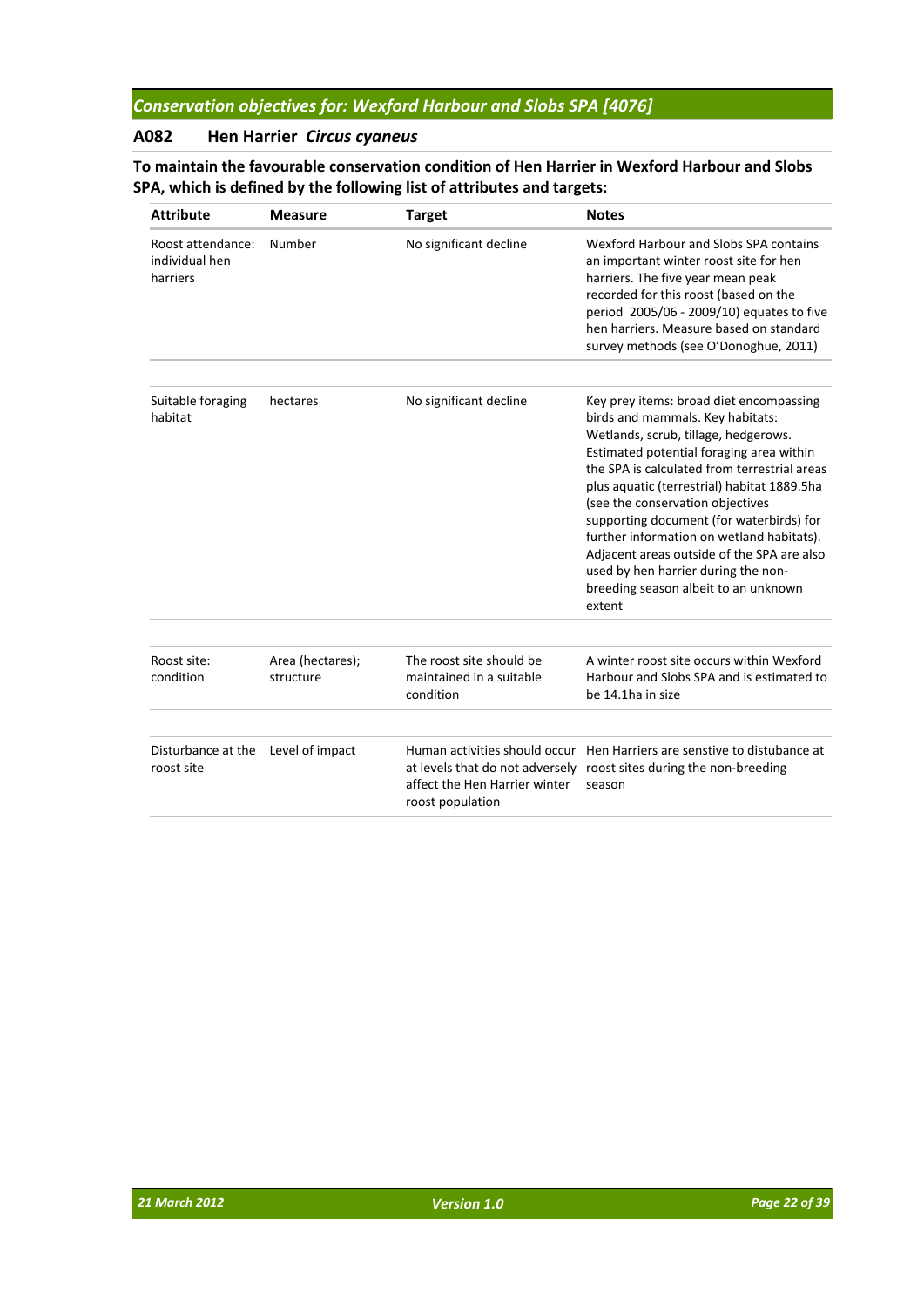## *Conservation objectives for: Lough Swilly SPA [004075]*

#### **A125 Coot** *Fulica atra*

### **To maintain the favourable conservation condition of Coot in Lough Swilly SPA, which is defined by the following list of attributes and targets:**

| <b>Attribute</b> | <b>Measure</b>                                     | <b>Target</b>                                                                                                                                                   | <b>Notes</b>                                                                                                                                                                                                                                                                      |
|------------------|----------------------------------------------------|-----------------------------------------------------------------------------------------------------------------------------------------------------------------|-----------------------------------------------------------------------------------------------------------------------------------------------------------------------------------------------------------------------------------------------------------------------------------|
| Population trend | Percentage change                                  | Long term population trend<br>stable or increasing                                                                                                              | Population trend assessment (Generalised<br>Additive Modelling (GAM)) was<br>undertaken using waterbird count data<br>collected through the Irish Wetland Bird<br>Survey and other surveys. See the the SPA<br>conservation objectives supporting<br>document for further details |
| Distribution     | Number and range of<br>areas used by<br>waterbirds | No significant decrease in the<br>numbers or range of areas<br>used by waterbird species,<br>other than that occurring<br>from natural patterns of<br>variation | As determined by regular low tide and<br>other waterbird surveys. Waterbird<br>distribution from the 2009/2010 waterbird<br>survey programme is discussed in Section<br>5 of the SPA conservation objectives<br>supporting document                                               |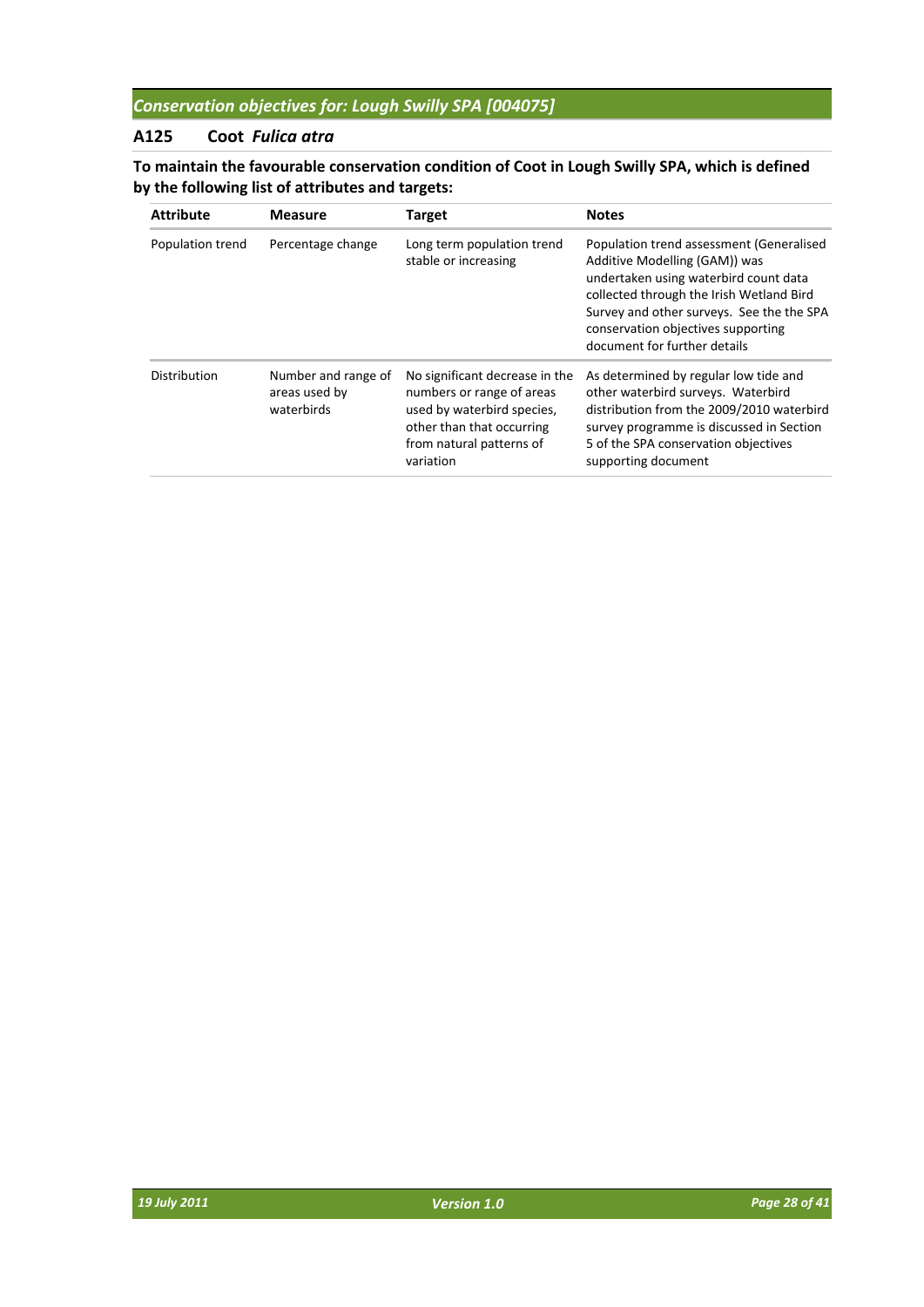#### **A140 Golden Plover Pluvialis apricaria**

i.

#### **To maintain the favourable conservation condition of Golden Plover in Inner Galway Bay SPA, which is defined by the following list of attributes and targets:**

| <b>Attribute</b>    | <b>Measure</b>                                            | <b>Target</b>                                                                                                                           | <b>Notes</b>                                                                                                                                                                         |
|---------------------|-----------------------------------------------------------|-----------------------------------------------------------------------------------------------------------------------------------------|--------------------------------------------------------------------------------------------------------------------------------------------------------------------------------------|
| Population trend    | Percentage change                                         | stable or increasing                                                                                                                    | Long term population trend Population trends are presented in part four of<br>the conservation objectives supporting document                                                        |
| <b>Distribution</b> | Number, range, timing<br>and intensity of use of<br>areas | No significant decrease in<br>the range, timing or<br>golden plover, other than<br>that occurring from natural<br>patterns of variation | Waterbird distribution from the 2009/2010 waterbird<br>survey programme is discussed in part five of the<br>intensity of use of areas by conservation objectives supporting document |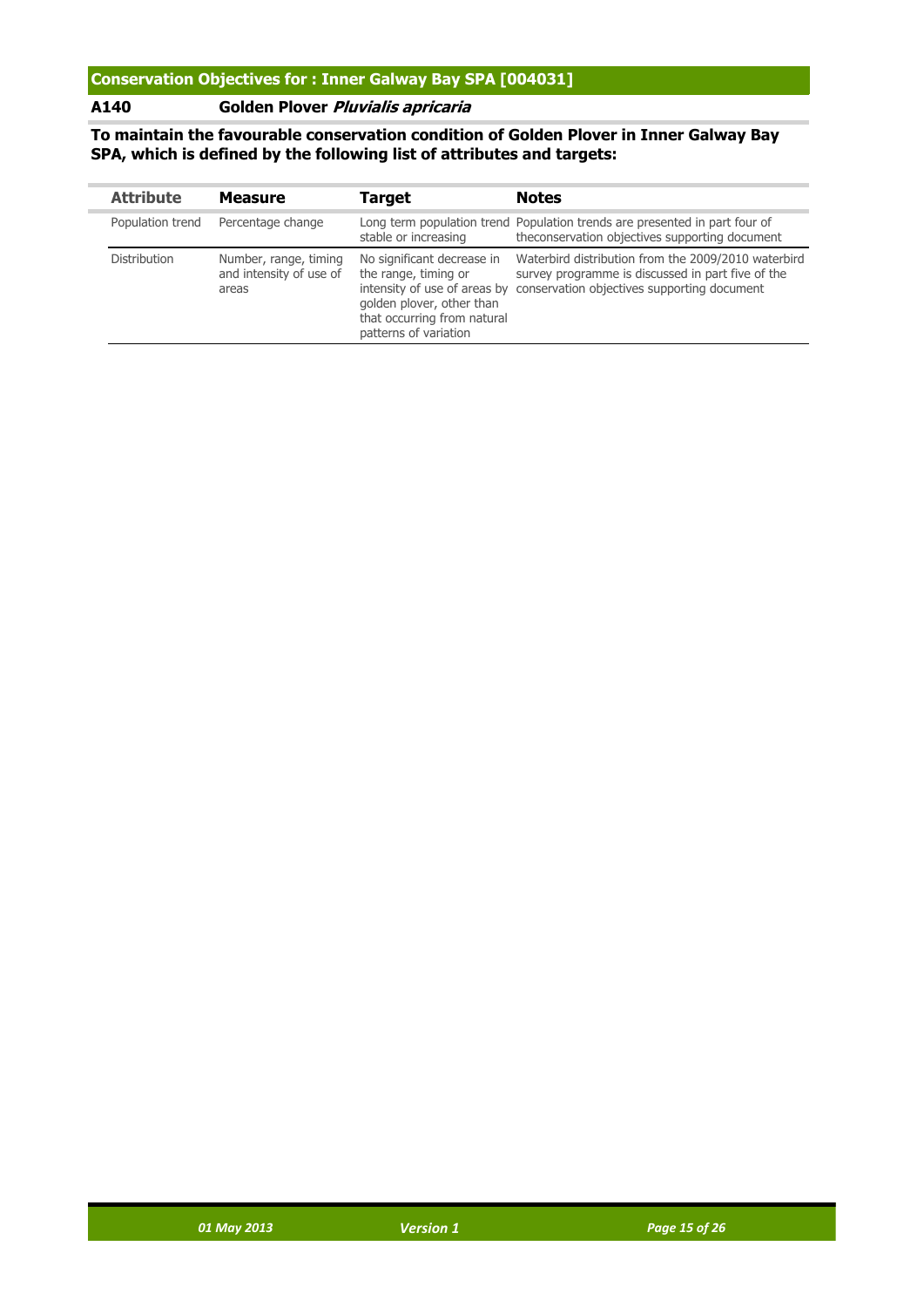#### **A179 Black-headed Gull Chroicocephalus ridibundus**

**To maintain the favourable conservation condition of Black-headed Gull in Inner Galway Bay SPA, which is defined by the following list of attributes and targets:**

| <b>Attribute</b>    | <b>Measure</b>                                     | Target                                                                                                                                                                                                 | <b>Notes</b>                                                                                                                                                                                                                 |
|---------------------|----------------------------------------------------|--------------------------------------------------------------------------------------------------------------------------------------------------------------------------------------------------------|------------------------------------------------------------------------------------------------------------------------------------------------------------------------------------------------------------------------------|
| Population trend    | Percentage change                                  | stable or increasing                                                                                                                                                                                   | Long term population trend Waterbird population trends are presented in part<br>four of the conservation objectives supporting<br>document                                                                                   |
| <b>Distribution</b> | Number and range of<br>areas used by<br>waterbirds | There should be no<br>significant decrease in the<br>range, timing and intensity<br>of use of areas used by<br>black-headed gull other<br>than that occurring from<br>natural patterns of<br>variation | As determined by regular low tide and other<br>waterbird surveys. Waterbird distribution from the<br>2009/2010 waterbird survey programme is discussed<br>in part five of the conservation objectives supporting<br>document |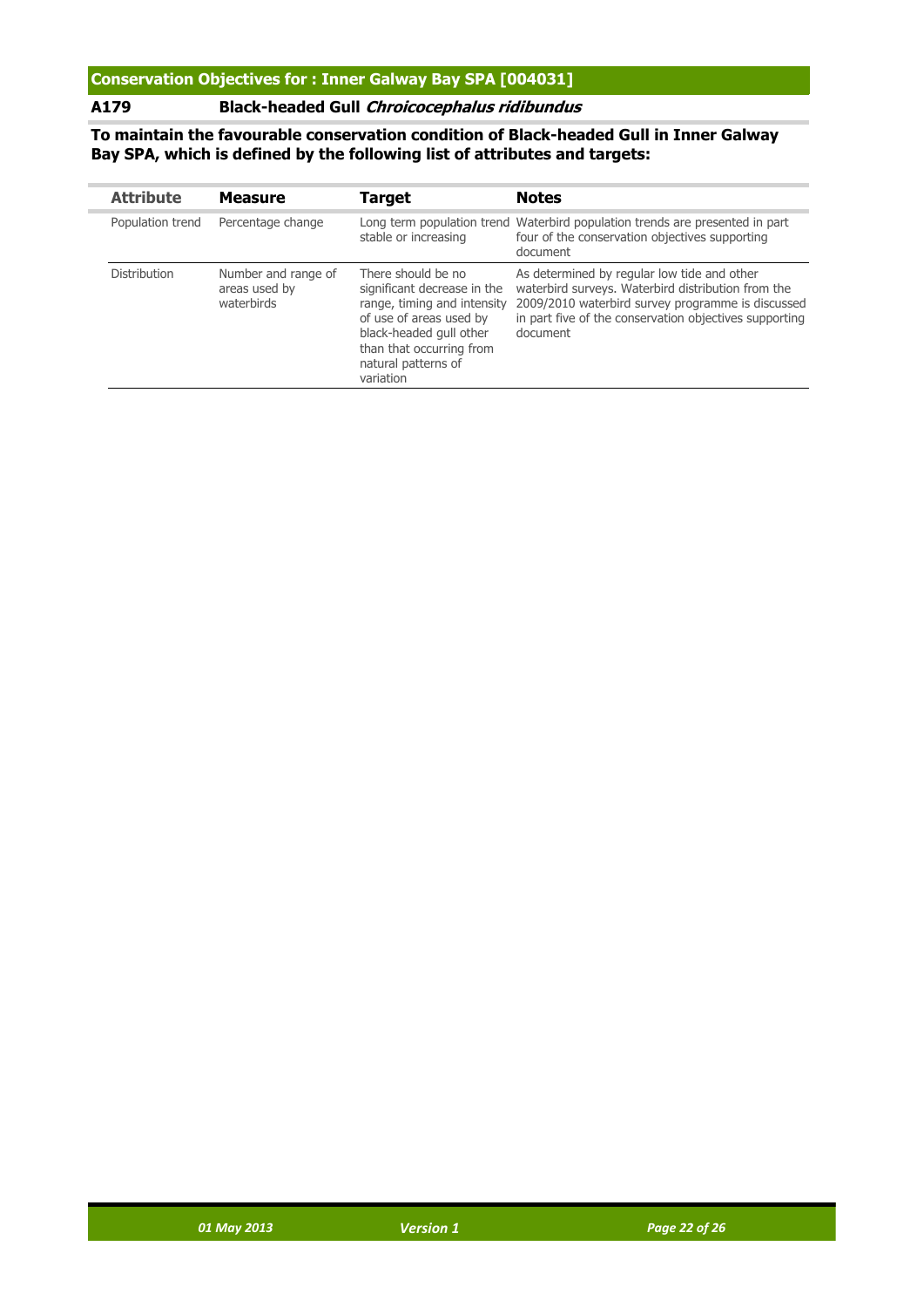#### **A182 Common Gull Larus canus**

í.

#### **To maintain the favourable conservation condition of Common Gull in Inner Galway Bay SPA, which is defined by the following list of attributes and targets:**

| <b>Attribute</b>    | <b>Measure</b>                                     | <b>Target</b>                                                                                                                                                                | <b>Notes</b>                                                                                                                                            |
|---------------------|----------------------------------------------------|------------------------------------------------------------------------------------------------------------------------------------------------------------------------------|---------------------------------------------------------------------------------------------------------------------------------------------------------|
| Population trend    | Percentage change                                  | stable or increasing                                                                                                                                                         | Long term population trend Population trends are presented in part four of the<br>conservation objectives supporting document                           |
| <b>Distribution</b> | Number and range of<br>areas used by<br>waterbirds | No significant decrease in<br>the range, timing or<br>intensity of use of areas by<br>the common gull, other<br>than that occurring from<br>natural patterns of<br>variation | Waterbird distribution from the 2009/2010 waterbird<br>survey programme is discussed in part five of the<br>conservation objectives supporting document |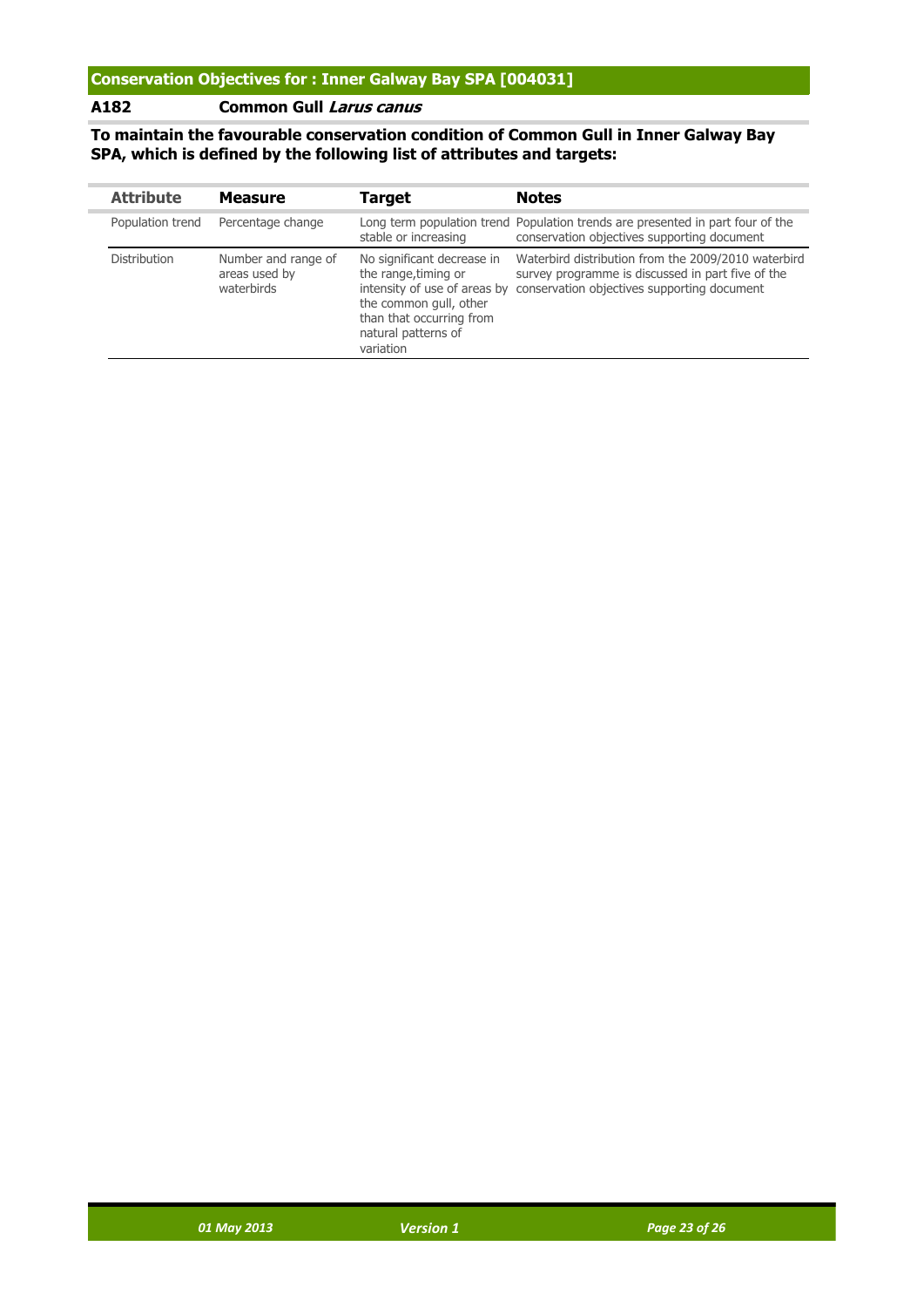#### **A193 Common Tern Sterna hirundo**

#### **To maintain the favourable conservation condition of Common Tern in Inner Galway Bay SPA, which is defined by the following list of attributes and targets:**

| <b>Attribute</b>                                                                      | <b>Measure</b>                              | <b>Target</b>                                                                                                        | <b>Notes</b>                                                                                                                                                                                                                                                                                                                                                                                         |
|---------------------------------------------------------------------------------------|---------------------------------------------|----------------------------------------------------------------------------------------------------------------------|------------------------------------------------------------------------------------------------------------------------------------------------------------------------------------------------------------------------------------------------------------------------------------------------------------------------------------------------------------------------------------------------------|
| <b>Breeding</b><br>population<br>abundance:<br>apparently<br>occupied nests<br>(AONs) | Number                                      | No significant decline                                                                                               | Measure based on standard tern survey methods<br>(see Walsh et al., 1995). Hannon et al. (1997) and<br>Mitchell et al. (2004) provide summary population<br>information. The Seabird Monitoring Programme<br>(SMP) (JNCC, 2013) provides population data for<br>this species                                                                                                                         |
| Productivity rate:<br>fledged young per<br>breeding pair                              | Mean number                                 | No significant decline                                                                                               | Measure based on standard tern survey methods<br>(see Walsh et al., 1995). The Seabird Monitoring<br>Programme (SMP) (JNCC, 2013) provides population<br>data for this species                                                                                                                                                                                                                       |
| Distribution:<br>breeding colonies                                                    | Number; location; area<br>(Hectares)        | No significant decline                                                                                               | Common tern breeding colonies can be sited in both<br>coastal and inland areas using a wide variety of<br>habitats including sandy, rocky or well-vegetated<br>islands in estuaries, lakes and rivers. This species<br>can also use man-made subtrates (Del Hoyo et al.,<br>1996)                                                                                                                    |
| Prey biomass<br>available                                                             | Kilogrammes                                 | No significant decline                                                                                               | Key prey items: Small fish, crustaceans, insects and<br>occasionally squid. Key habitats: common tern<br>forage in/over shallow coastal waters, bays, inlets,<br>shoals, tidal-rips, drift lines, beaches, saltmarsh<br>creeks, lakes, ponds, or rivers. Foraging range: max.<br>37km, mean max. 33.81km, mean 8.67km (BirdLife<br>International Seabird Database (Birdlife<br>International, 2013)) |
| Barriers to<br>connectivity                                                           | Number; location;<br>shape; area (hectares) | No significant increase                                                                                              | Seabird species can make extensive use of marine<br>waters adjacent to their breeding colonies. Foraging<br>range: max. 37km, mean max. 33.81km, mean<br>8.67km (BirdLife International Seabird Database<br>(Birdlife International, 2013))                                                                                                                                                          |
| Disturbance at<br>breeding site                                                       | Level of impact                             | Human activities should<br>occur at levels that do not<br>adversely affect the<br>breeding little tern<br>population | Breeding colonies can be sited in both coastal and<br>inland areas using a wide variety of habitats<br>including sandy, rocky or well vegetated islands in<br>estuaries, lakes and rivers. This species can also use<br>man-made subtrates (Del Hoyo et al., 1996)                                                                                                                                   |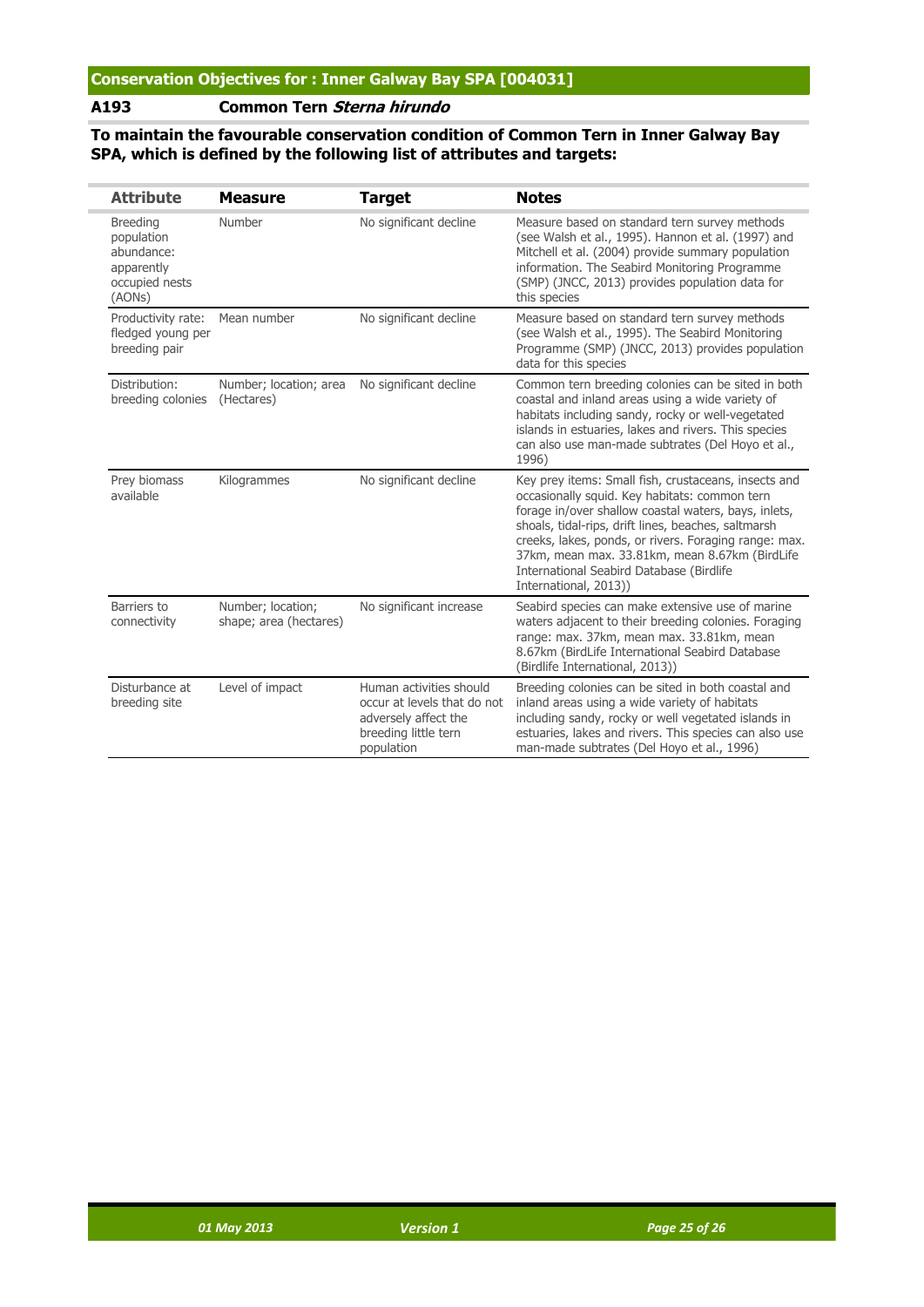#### **Conservation Objectives for : South Dublin Bay and River Tolka Estuary SPA [004024]**

#### **A193 Common Tern Sterna hirundo**

#### **To maintain the favourable conservation condition of Common Tern in South Dublin Bay and River Tolka Estuary SPA, which is defined by the following list of attributes and targets:**

| <b>Attribute</b>                                                                      | <b>Measure</b>                       | <b>Target</b>          | <b>Notes</b>                                                                                                                                                                                                                                                                                                                                                                                                                                                                                                                                                                                                                                                                                                                                                                                                                                                                                                                                                                                                                                                                     |
|---------------------------------------------------------------------------------------|--------------------------------------|------------------------|----------------------------------------------------------------------------------------------------------------------------------------------------------------------------------------------------------------------------------------------------------------------------------------------------------------------------------------------------------------------------------------------------------------------------------------------------------------------------------------------------------------------------------------------------------------------------------------------------------------------------------------------------------------------------------------------------------------------------------------------------------------------------------------------------------------------------------------------------------------------------------------------------------------------------------------------------------------------------------------------------------------------------------------------------------------------------------|
| <b>Breeding</b><br>population<br>abundance:<br>apparently<br>occupied nests<br>(AONs) | Number                               | No significant decline | Measure based on standard tern survey methods<br>(see Walsh et al., 1995). For more information on<br>the history and recent population estimates of the<br>tern colony at this SPA see Newton et al. (2014)                                                                                                                                                                                                                                                                                                                                                                                                                                                                                                                                                                                                                                                                                                                                                                                                                                                                     |
| Productivity rate:<br>fledged young per<br>breeding pair                              | Mean number                          | No significant decline | Measure based on standard tern survey methods<br>(see Walsh et al., 1995). For more information on<br>the history and recent population estimates of the<br>tern colony at this SPA see Newton et al. (2014)                                                                                                                                                                                                                                                                                                                                                                                                                                                                                                                                                                                                                                                                                                                                                                                                                                                                     |
| Passage<br>population:<br>individuals                                                 | Number                               | No significant decline | Evening surveys of roosting terns in South Dublin<br>Bay and River Tolka Estuary SPA confirm the<br>conservation importance of the south Dublin Bay<br>area during the post-breeding/pre-migration period.<br>Up to 11,700, 9,025 and 8,020 terns were recorded<br>in 2006, 2007 and 2010 respectively. Given the<br>counting conditions (i.e. low light levels and long<br>distance recording), it was rarely possible to identify<br>terns to species level but the majority of the birds<br>appear to have been common terns (Sterna<br>hirundo), with smaller numbers of Arctic and<br>roseate terns (S. paradisaea, S. dougallii);<br>(sandwich, little and black terns (S. sandvicensis, S.<br>albifrons, Chlidonias niger) were also recorded)<br>(Merne et al., 2008; Merne 2010). At least 4,887<br>common tern have been recorded here during the<br>aforementioned survey years. This estimate does<br>not factor in turnover rates and therefore the total<br>number of common tern using this SPA may be<br>significantly higher                                    |
| Distribution:<br>breeding colonies                                                    | Number; location; area<br>(Hectares) | No significant decline | The common tern breeding colony in Dublin Bay is<br>primarily sited on an artificial structure known as the<br>'ESB Dolphin' (see Newton et al., 2014)                                                                                                                                                                                                                                                                                                                                                                                                                                                                                                                                                                                                                                                                                                                                                                                                                                                                                                                           |
| Distribution:<br>roosting areas                                                       | Number; location; area<br>(Hectares) | No significant decline | Merne et al. (2008) describe the main roosting area<br>as the exposed sand banks in south Dublin Bay,<br>primarily between the Martello Towers of at<br>Sandymount (319524, 232021) and Williamstown<br>(320796, 229979). Terns have been occasionally<br>recorded outside of this area on adjacent sandflats<br>extending to Irishtown/South Bull Wall and to<br>Blackrock but these birds eventually joined the birds<br>roosting in the main area (Merne et al 2008)                                                                                                                                                                                                                                                                                                                                                                                                                                                                                                                                                                                                          |
| Prey biomass<br>available                                                             | Kilogrammes                          | No significant decline | During the breeding season, common terns can<br>make extensive use of marine waters adjacent to<br>their breeding colonies. Key prey items: Small fish,<br>crustaceans, insects and occasionally squid. Key<br>habitats: forage in/over shallow coastal waters,<br>bays, inlets, shoals, tidal-rips, drift lines, beaches,<br>saltmarsh creeks, lakes, ponds or rivers. Foraging<br>range: max. 37km; mean max. 33.81km; mean<br>8.67km (Birdlife International, 2014). Terns<br>associated with the roost are thought to feed during<br>the day in the wider Dublin Bay area but direct<br>survey evidence is incomplete. Evening observations<br>of arriving terns to the primary roosting area<br>indicated that most flew into Dublin Bay from an<br>easterly and southeasterly direction leading the<br>authors to suggest they were feeding in the shallow<br>waters of the Kish/Bray and Burford Banks (Merne et<br>al., 2008). Foraging ranges between post-breeding<br>roost sites and feeding areas may be greater than<br>the estimates given for the breeding season |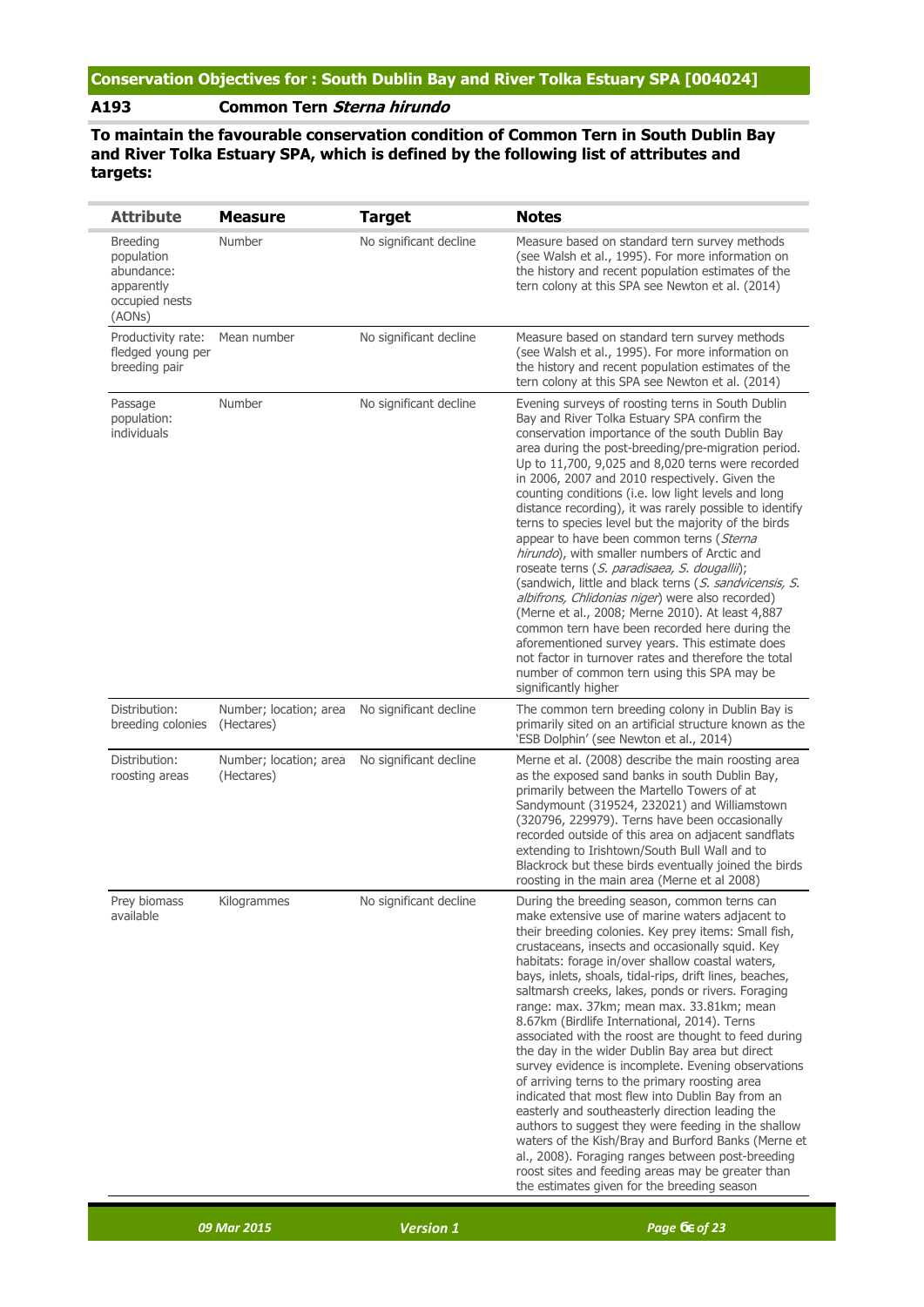| Barriers to<br>connectivity     | Number; location;<br>shape; area (hectares) | No significant increase                                                                                                                                     | During the breeding season, common terns can<br>make extensive use of marine waters adjacent to<br>their breeding colonies. Foraging range: max. 37km;<br>mean max. 33.81km; mean 8.67km (Birdlife<br>International, 2014). Terns associated with the roost<br>are thought to feed during the day in the wider<br>Dublin Bay area but direct survey evidence is<br>incomplete. Evening observations of arriving terns to<br>the primary roosting area indicated that most flew<br>into Dublin Bay from an easterly and southeasterly<br>direction leading the authors to suggest the bird<br>were feeding in the shallow waters of the Kish/Bray<br>and Burford Banks (Merne et al., 2008). Foraging<br>ranges between post-breeding roost sites and<br>feeding areas may be greater than the estimates<br>given for the breeding season |
|---------------------------------|---------------------------------------------|-------------------------------------------------------------------------------------------------------------------------------------------------------------|------------------------------------------------------------------------------------------------------------------------------------------------------------------------------------------------------------------------------------------------------------------------------------------------------------------------------------------------------------------------------------------------------------------------------------------------------------------------------------------------------------------------------------------------------------------------------------------------------------------------------------------------------------------------------------------------------------------------------------------------------------------------------------------------------------------------------------------|
| Disturbance at<br>breeding site | Level of impact                             | Human activities should<br>occur at levels that do not<br>adversely affect the<br>breeding common tern<br>population                                        | The common tern breeding colony in Dublin Bay is<br>primarily sited on an artificial structure known as the<br>'ESB Dolphin' (see Newton et al., 2014)                                                                                                                                                                                                                                                                                                                                                                                                                                                                                                                                                                                                                                                                                   |
| Disturbance at<br>roosting site | Level of impact                             | Human activities should<br>occur at levels that do not<br>adversely affect the<br>numbers of common tern<br>among the post-breeding<br>aggregation of terns | Merne et al (2008) describes the main roosting area<br>as the exposed sand banks in south Dublin Bay<br>primarily between the Martello Towers at<br>Sandymount (319524, 232021) and Williamstown<br>(320796, 229979). Although principally used as a<br>night roost, birds begin to roost at least one hour<br>before sunset during the period July - September<br>with peak activity occurring between mid-August<br>and mid-September (Merne et al 2008; Merne<br>2010). Merne (2010) recorded significant<br>disturbance events to the roosting terns caused by<br>people with dogs off the leash and kite surfing                                                                                                                                                                                                                    |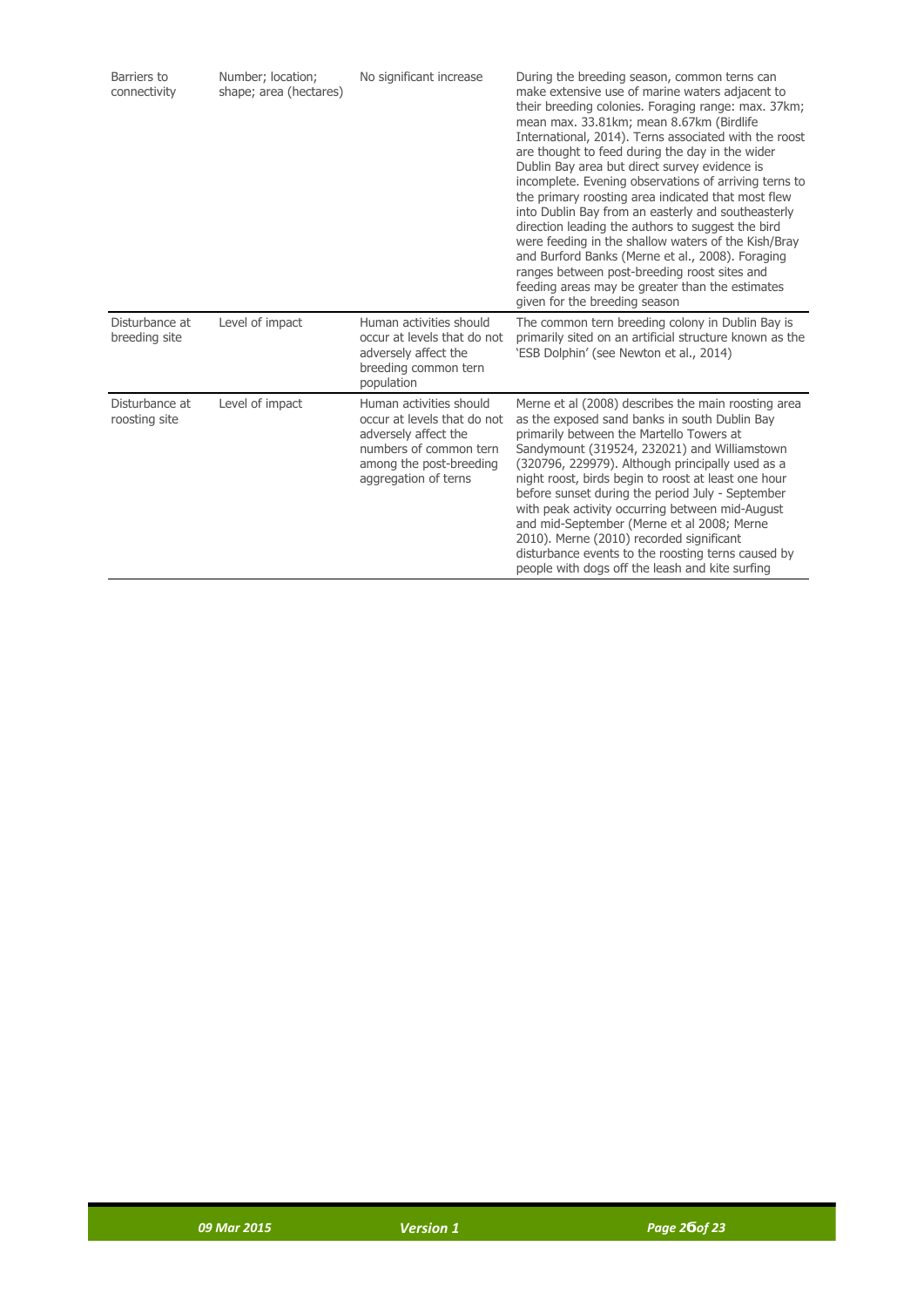#### **A194 Arctic Tern Sterna paradisaea**

#### **To maintain the favourable conservation condition of Arctic Tern in Rockabill SPA, which is defined by the following list of attributes and targets:**

| <b>Attribute</b>                                                                      | <b>Measure</b>                              | <b>Target</b>                                                                                                        | <b>Notes</b>                                                                                                                                                                                                                                                                                                                                                                                                                |
|---------------------------------------------------------------------------------------|---------------------------------------------|----------------------------------------------------------------------------------------------------------------------|-----------------------------------------------------------------------------------------------------------------------------------------------------------------------------------------------------------------------------------------------------------------------------------------------------------------------------------------------------------------------------------------------------------------------------|
| <b>Breeding</b><br>population<br>abundance:<br>apparently<br>occupied nests<br>(AONs) | Number                                      | No significant decline                                                                                               | For census methodology see Newton and Glenister<br>(2008). 165 Arctic tern nests were recorded during<br>the 2012 breeding season (for more information see<br>Burke et al., 2012)                                                                                                                                                                                                                                          |
| Productivity rate:<br>fledged young per<br>breeding pair                              | Mean number                                 | No significant decline                                                                                               | For productivity estimation methodology see Newton<br>and Glenister (2008). In 2012, a productivity rate of<br>0.14 - 0.22 fledglings per nest was estimated (Burke<br>et al., 2012)                                                                                                                                                                                                                                        |
| Distribution:<br>breeding colonies                                                    | Number; location; area<br>(hectares)        | No significant decline                                                                                               | For details of the sections and enclosures delineated<br>for Rockabill SPA consult Newton and Glenister<br>(2008). For the most recent information on how<br>Arctic tern nest sites are distributed within the SPA,<br>see Burke et al. (2012)                                                                                                                                                                              |
| Prey biomass<br>available                                                             | Kilogrammes                                 | No significant decline                                                                                               | Key prey items: Small fish, crustaceans and other<br>invertebrates. Key habitats: include open waters and<br>shallow bays, rocky shores, tidal flats, shoals, tide<br>rips, ocean fronts and upwellings. Foraging range:<br>max. 20.6km, mean max. 12.24km, mean 11.75km<br>(BirdLife International Seabird Database (Birdlife<br>International, 2013)). For more site-specific<br>information, consult Burke et al. (2012) |
| Barriers to<br>connectivity                                                           | Number; location;<br>shape; area (hectares) | No significant increase                                                                                              | Seabird species make extensive use of the marine<br>waters adjacent to their breeding colonies. Foraging<br>range: max. 20.6km, mean max. 12.24km, mean<br>11.75km (BirdLife International Seabird Database<br>(Birdlife International, 2013)) For more site-specific<br>information, consult Burke et al. (2012)                                                                                                           |
| Disturbance at<br>breeding site                                                       | Level of impact                             | Human activities should<br>occur at levels that do not<br>adversely affect the<br>breeding Arctic tern<br>population | For recent information on disturbance levels during<br>the breeding season, refer to Burke et al. (2012)                                                                                                                                                                                                                                                                                                                    |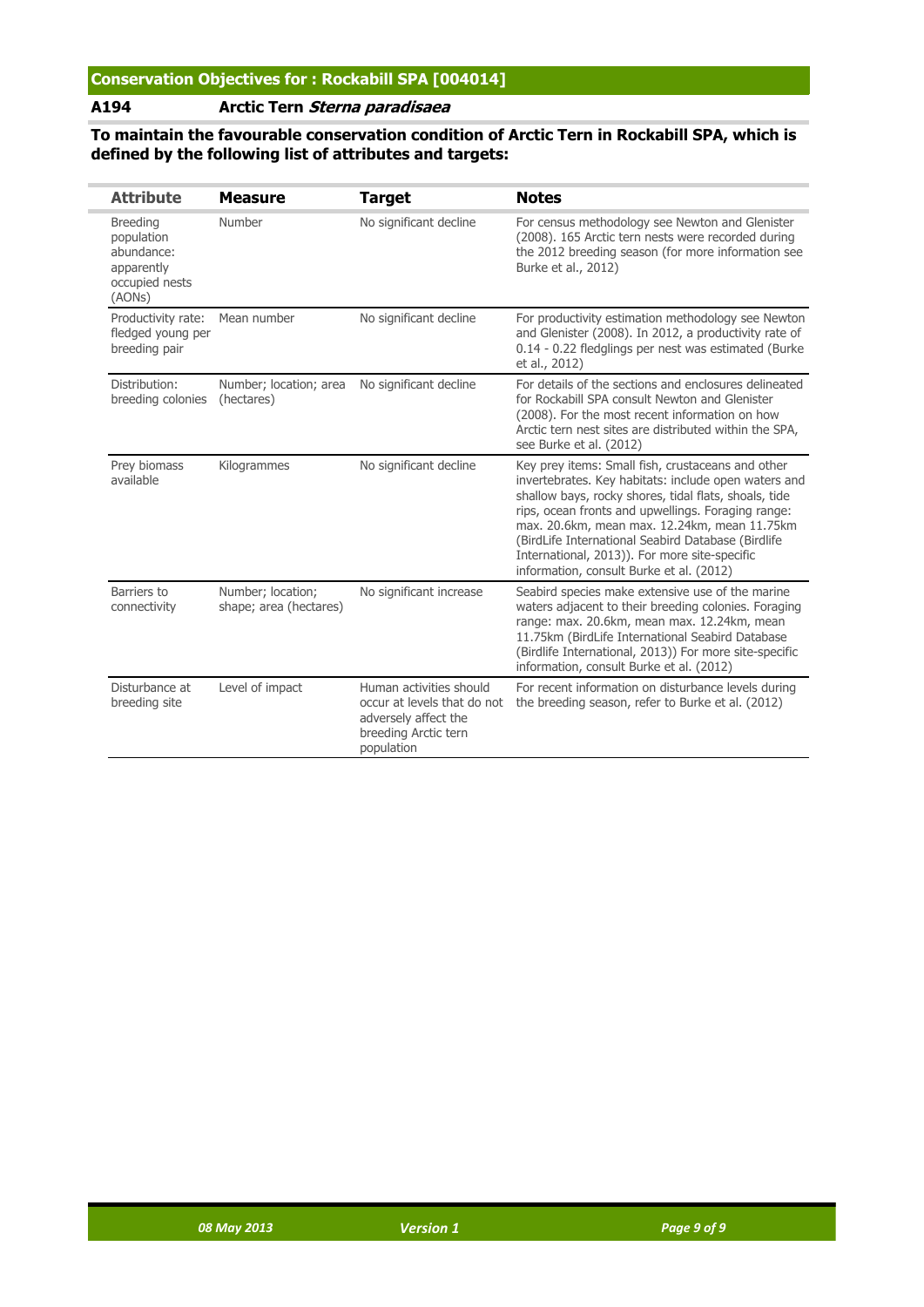#### **A194 Arctic Tern Sterna paradisaea**

**To maintain the favourable conservation condition of Arctic Tern in South Dublin Bay and River Tolka Estuary SPA, which is defined by the following list of attributes and targets:**

| <b>Attribute</b>                | <b>Measure</b>                       | <b>Target</b>          | <b>Notes</b>                                                                                                                                                                                                                                                                                                                                                                                                                                                                                                                                                                                                                                                                                                                                                                                                                                                                                                                                                                                                                                         |
|---------------------------------|--------------------------------------|------------------------|------------------------------------------------------------------------------------------------------------------------------------------------------------------------------------------------------------------------------------------------------------------------------------------------------------------------------------------------------------------------------------------------------------------------------------------------------------------------------------------------------------------------------------------------------------------------------------------------------------------------------------------------------------------------------------------------------------------------------------------------------------------------------------------------------------------------------------------------------------------------------------------------------------------------------------------------------------------------------------------------------------------------------------------------------|
| Passage<br>population           | Number of individuals                | No significant decline | Evening surveys of roosting terns in South Dublin<br>Bay and River Tolka Estuary SPA confirm the<br>conservation importance of the south Dublin Bay<br>area during the post-breeding/pre-migration period.<br>Up to 11,700, 9,025 and 8,020 terns were recorded<br>in 2006, 2007 and 2010 respectively. Given the<br>counting conditions (i.e. low light levels and long<br>distance recording) it was rarely possible to identify<br>the terns to species level but the majority of the<br>birds appear to have been common terns (Sterna<br>hirundo), with smaller numbers of Arctic and<br>roseate terns (S. paradisaea, S. dougallii);<br>(sandwich, little and black terns (S. sandvicensis, S.<br>albifrons, Chlidonias niger) were also recorded)<br>(Merne et al., 2008; Merne 2010). At least 200<br>Arctic tern have been recorded here during the<br>aforementioned survey years. This estimate does<br>not factor in turnover rates and therefore the total<br>number of Arctic tern using this SPA may be<br>significantly higher       |
| Distribution:<br>roosting areas | Number; location; area<br>(hectares) | No significant decline | Merne et al. (2008) describe the main roosting area<br>as the exposed sand banks in south Dublin Bay<br>primarily between the Martello Towers at<br>Sandymount (319524, 232021) and Williamstown<br>(320796, 229979). Terns have been occasionally<br>recorded outside of this area on adjacent sandflats<br>extending to Irishtown/South Bull Wall and to<br>Blackrock but these birds eventually join the birds<br>roosting in the main area (Merne et al., 2008)                                                                                                                                                                                                                                                                                                                                                                                                                                                                                                                                                                                  |
| Prey biomass<br>available       | Kilogrammes                          | No significant decline | Terns associated with the roost are thought to feed<br>during the day in the wider Dublin Bay area but<br>direct survey evidence is incomplete. Evening<br>observations of terns arriving to the roosting area<br>indicated that most flew in from an easterly and<br>southeasterly direction leading the authors to<br>suggest they were feeding in the shallow waters of<br>the Kish/Bray and Burford Banks (Merne et al.,<br>2008). During the breeding season Arctic terns can<br>make extensive use of marine waters adjacent to<br>their breeding colonies. Key prey items: Small fish,<br>crustaceans and other invertebrates. Key habitats:<br>forage in/over open waters and shallow bays, rocky<br>shores, tidal flats, shoals, tide rips and ocean fronts.<br>Foraging range: max. 20.6km, mean max. 12.24km,<br>mean 11.75km (Birdlife International, 2014). As<br>these foraging range estimates relate to birds during<br>the breeding season, the distances between post-<br>breeding roost sites and feeding areas may be<br>greater |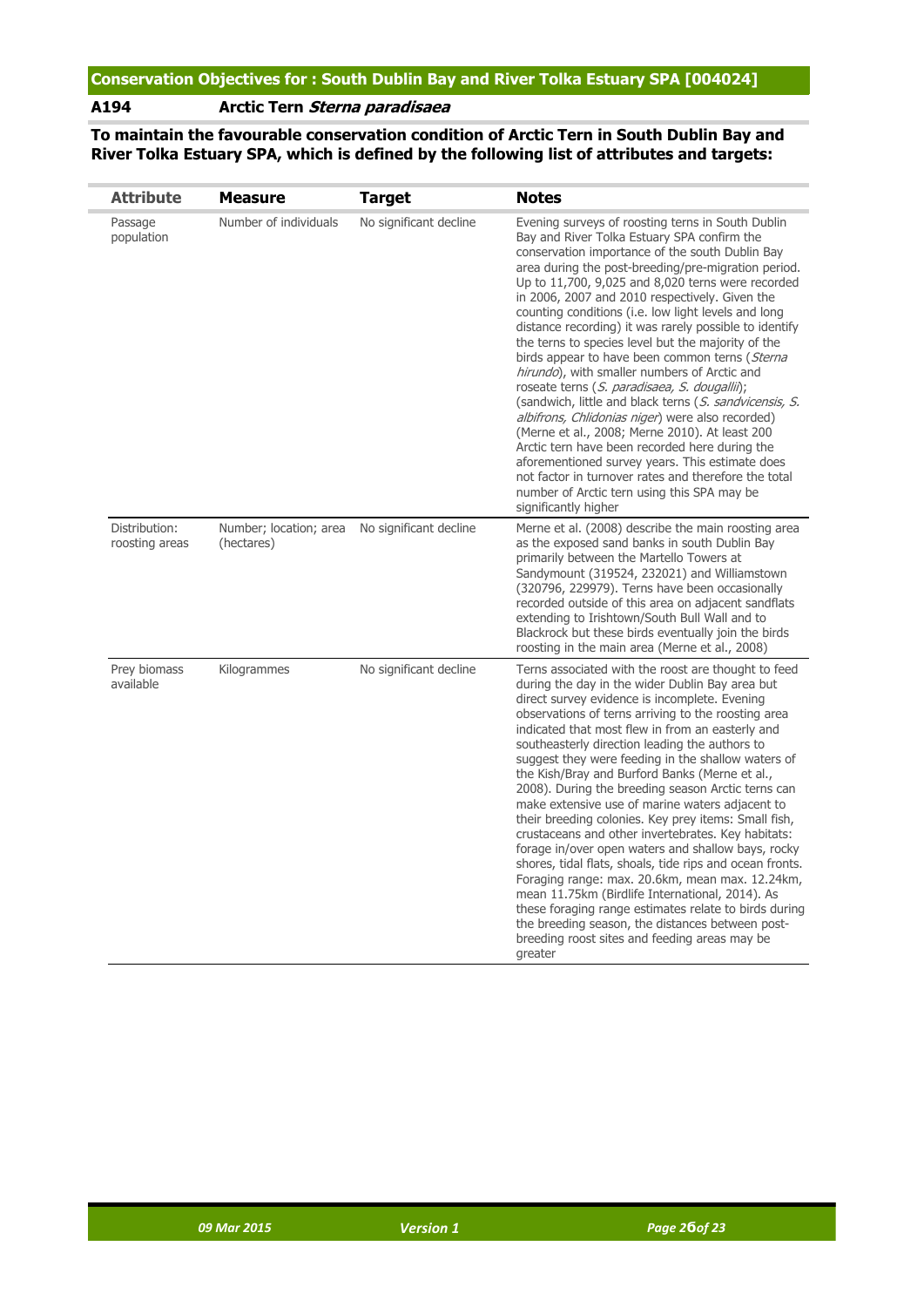| Barriers to<br>connectivity     | Number; location;<br>shape; area (hectares) | No significant increase                                                                                                                                     | Terns associated with the roost are thought to feed<br>during the day in the wider Dublin Bay area but<br>direct survey evidence is incomplete. Evening<br>observations of arriving terns to the primary roosting<br>area indicated that most flew into Dublin Bay from<br>an easterly and southeasterly direction leading the<br>authors to suggest the birds were feeding in the<br>shallow waters of the Kish/Bray and Burford Banks<br>(Merne et al., 2008). During the breeding season<br>Arctic terns can make extensive use of marine<br>waters adjacent to their breeding colonies. Foraging<br>range: max. 20.6km, mean max. 12.24km, mean<br>11.75km (Birdlife International, 2014). As these<br>foraging range estimates relate to birds during the<br>breeding season, the distances between post-<br>breeding roost sites and feeding areas may be<br>greater |
|---------------------------------|---------------------------------------------|-------------------------------------------------------------------------------------------------------------------------------------------------------------|----------------------------------------------------------------------------------------------------------------------------------------------------------------------------------------------------------------------------------------------------------------------------------------------------------------------------------------------------------------------------------------------------------------------------------------------------------------------------------------------------------------------------------------------------------------------------------------------------------------------------------------------------------------------------------------------------------------------------------------------------------------------------------------------------------------------------------------------------------------------------|
| Disturbance at<br>roosting site | Level of impact                             | Human activities should<br>occur at levels that do not<br>adversely affect the<br>numbers of Arctic tern<br>among the post-breeding<br>aggregation of terns | Merne et al. (2008) describes the main roosting area<br>as the exposed sand banks in south Dublin Bay<br>primarily between the Martello Towers at<br>Sandymount (319524, 232021) and Williamstown<br>(320796, 229979). Although principally used as a<br>night roost, birds begin to roost at least one hour<br>before sunset during the period July - September<br>with peak activity occurring between mid-August<br>and mid-September (Merne et al., 2008; Merne,<br>2010). Merne (2010) recorded significant<br>disturbance events to the roosting terns caused by<br>people with dogs off the leash and kite surfing                                                                                                                                                                                                                                                  |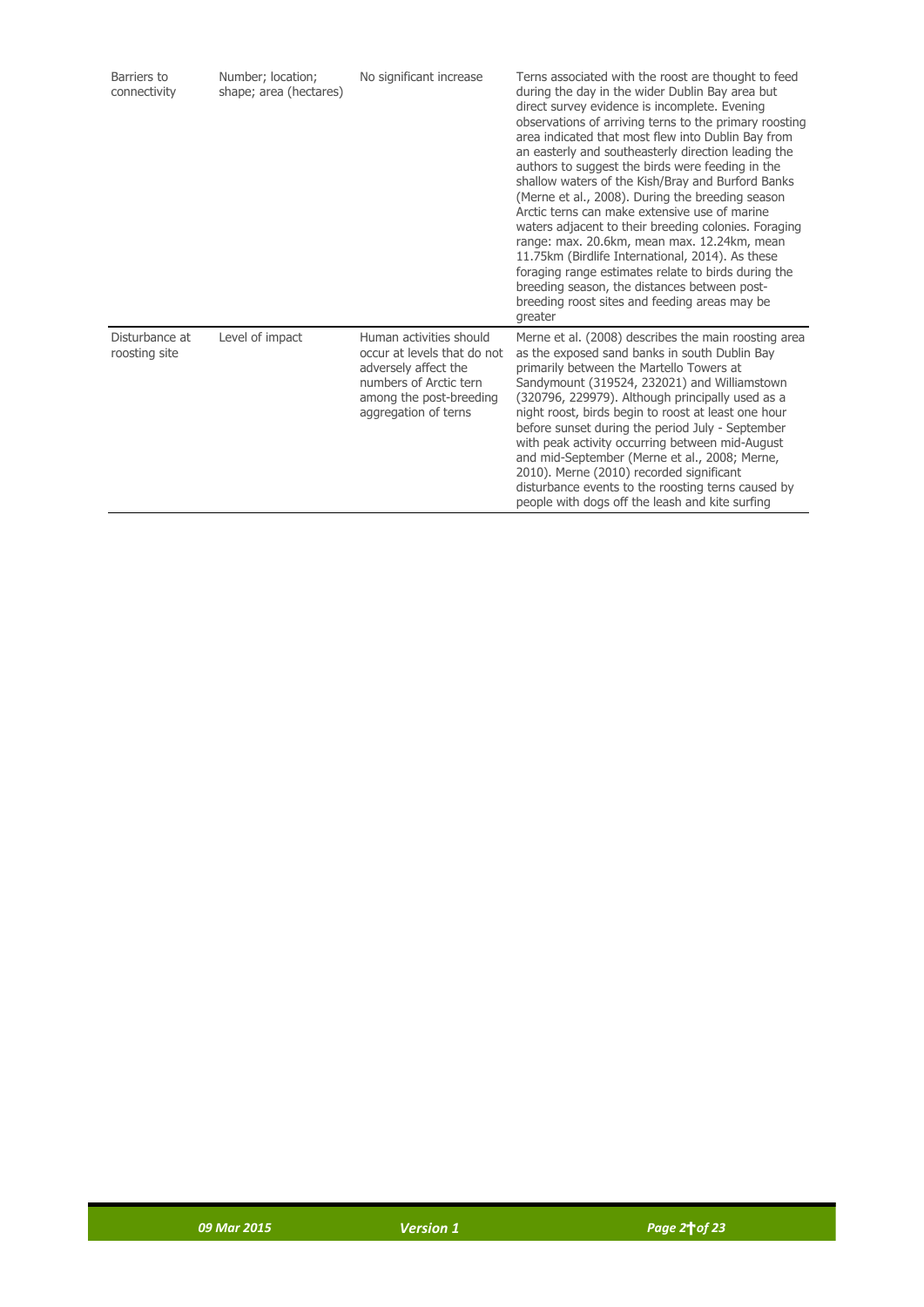## *Conservation objectives for: The Raven SPA [4019]*

## **A395 Greenland White‐fronted goose** *Anser albifrons flavirostris*

**To maintain the favourable conservation condition of Greenland White‐fronted Goose in The Raven SPA, which is defined by the following list of attributes and targets:**

| <b>Attribute</b> | <b>Measure</b>                                     | <b>Target</b>                                                                                                                                                                   | <b>Notes</b>                                                                                                                                                  |
|------------------|----------------------------------------------------|---------------------------------------------------------------------------------------------------------------------------------------------------------------------------------|---------------------------------------------------------------------------------------------------------------------------------------------------------------|
| Population trend | Percentage change                                  | Long term population trend<br>stable or increasing                                                                                                                              | Waterbird population trends are<br>presented in part four of the conservation<br>objectives supporting document                                               |
| Distribution     | Number and range of<br>areas used by<br>waterbirds | There should be no significant<br>decrease in the numbers or<br>range of areas used by<br>waterbird species, other than<br>that occurring from natural<br>patterns of variation | Waterbird distribution from the<br>2009/2010 waterbird survey programme<br>is discussed in part five of the<br>conservation objectives supporting<br>document |